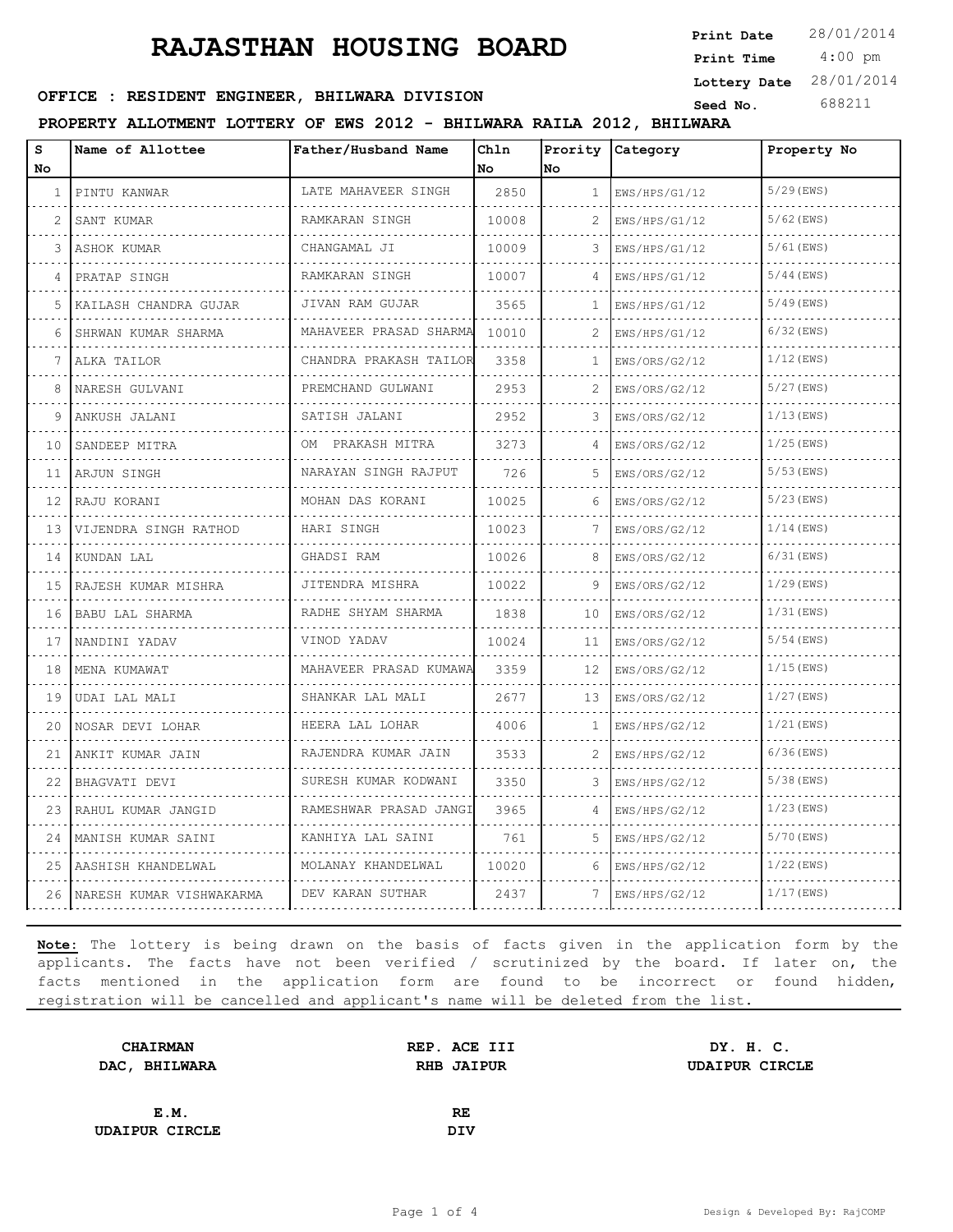4:00 pm **Print Date**  $28/01/2014$ **Print Time Lottery Date** 28/01/2014

#### **SERICE : RESIDENT ENGINEER, BHILWARA DIVISION Seed No.** 688211

**PROPERTY ALLOTMENT LOTTERY OF EWS 2012 - BHILWARA RAILA 2012, BHILWARA**

| s<br>No | Name of Allottee       | Father/Husband Name                  | Chln<br>No. | <b>No</b> | Prority Category   | Property No  |
|---------|------------------------|--------------------------------------|-------------|-----------|--------------------|--------------|
| 27      | SANJAY KUMAR TAILOR    | CHAGAN LAL TAILOR                    | 2281        | 8         | EWS/HPS/G2/12      | $6/35$ (EWS) |
| 28      | .<br>DAULATRAM DULANI  | .<br>LATE. GODHUMAL DULANI           | 4961        | 9         | EWS/HPS/G2/12      | $5/35$ (EWS) |
| 29      | DHARAM DAS KHIMNANI    | DOLAT RAM KHIMNANI                   | 10013       | 10        | EWS/HPS/G2/12      | $5/20$ (EWS) |
| 30      | SATYA NARAYAN KUMHAR   | BARDU KUMHAR                         | 748         | 11        | EWS/HPS/G2/12      | $5/30$ (EWS) |
| 31      | .<br>MADHURI AMETA     | .<br>DHARMENDRA KUMAR AMETA          | 498         | 12        | .<br>EWS/HPS/G2/12 | $5/60$ (EWS) |
| 32      | MANISH KUMAR SHARMA    | and a strategic<br>MURARI LAL SHARMA | 3963        | 13        | EWS/HPS/G2/12      | $5/22$ (EWS) |
| 33      | REENA SHARMA           | DEVI LAL SHARMA                      | 5168        | 14        | EWS/HPS/G2/12      | $6/30$ (EWS) |
| 34      | ROSHAN DEVDA           | KAILASH CHAND                        | 1310        | 15        | EWS/HPS/G2/12      | $5/33$ (EWS) |
| 35      | BHAGIRATH SINGH        | RAM SINGH                            | 2896        | 16        | EWS/HPS/G2/12      | $5/66$ (EWS) |
| 36      | MUKESH SHARMA          | SUKH DEV SHARMA                      | 749         | 17        | EWS/HPS/G2/12      | $5/42$ (EWS) |
| 37      | KALU MOHAMMED          | SAKURDEEN                            | 777         | 18        | EWS/HPS/G2/12      | $5/21$ (EWS) |
| 38      | LALA RAM DAROGA        | RAM NARAYAN DAROGA                   | 3093        | 19        | EWS/HPS/G2/12      | $5/47$ (EWS) |
| 39      | SHUBHAM SHRIVASTAVA    | MATA PRASAD SHRIVASTAV               | 1706        | 20        | EWS/HPS/G2/12      | $5/67$ (EWS) |
| 40      | SALIM MOHAMMED         | MOHAMMED HUSSAIN<br>.                | 752         | 21        | EWS/HPS/G2/12      | $6/33$ (EWS) |
| 41      | RAM PAL MALI           | LADU LAL MALI                        | 771         | 22        | EWS/HPS/G2/12      | $5/34$ (EWS) |
| 42      | REKHA SHARMA           | HARISH KUMAR SHARMA                  | 3088        | 23        | EWS/HPS/G2/12      | $5/32$ (EWS) |
| 43      | MOHAN LAL MOTIYANI     | MOOLCHAND                            | 3087        | 24        | EWS/HPS/G2/12      | $5/36$ (EWS) |
| 44      | RAM PRASAD             | LADU LAL MALI                        | 773         | 25        | EWS/HPS/G2/12      | $5/59$ (EWS) |
| 45      | KAMAL GIRI             | LATE DEV GIRI                        | 3590        | 27        | EWS/HPS/G2/12      | $5/28$ (EWS) |
| 46      | GAJENDRA SINGH SOLANKI | BHANWAR SINGH SOLANKI                | 767         | 28        | EWS/HPS/G2/12      | $5/48$ (EWS) |
| 47      | KRISHAN KUMAR          | MANGE RAM                            | 10017       | 29        | EWS/HPS/G2/12      | $5/19$ (EWS) |
| 48      | MOHAMMAD TAHIR         | MOHAMMAD IKBAL                       | 812         | 30        | EWS/HPS/G2/12      | $1/32$ (EWS) |
| 49      | <b>JAYSHREE KUMARI</b> | JHAMAN DAS                           | 10011       | 31        | EWS/HPS/G2/12      | $5/65$ (EWS) |
| 50      | KAVITA KHATRI          | GIRDHARI LAL KHATRI                  | 10016       | 32        | EWS/HPS/G2/12      | $6/27$ (EWS) |
| 51      | MEENA DEVI             | GURUMUKH DAS SINDHI                  | 2895        | 33        | EWS/HPS/G2/12      | $5/46$ (EWS) |
| 52      | DEVENDRA SINGH SOLANKI | BHANWAR SINGH SOLANKI                | 768         | 34        | EWS/HPS/G2/12      | $5/41$ (EWS) |

| <b>CHAIRMAN</b>       | REP. ACE III      | DY. H. C.             |
|-----------------------|-------------------|-----------------------|
| DAC, BHILWARA         | <b>RHB JAIPUR</b> | <b>UDAIPUR CIRCLE</b> |
|                       |                   |                       |
| E.M.                  | <b>RE</b>         |                       |
| <b>UDAIPUR CIRCLE</b> | <b>DIV</b>        |                       |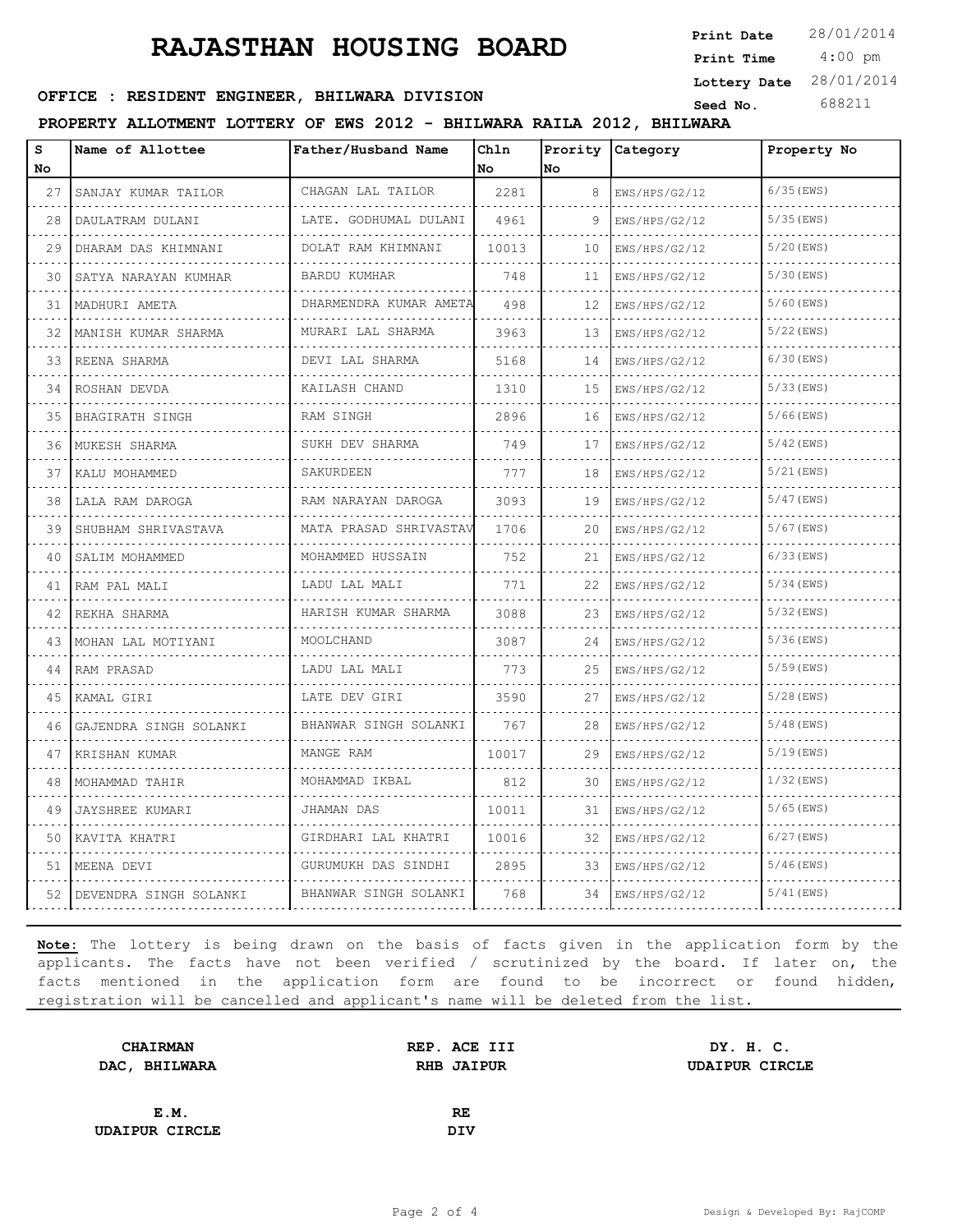4:00 pm **Print Date Print Time Lottery Date** 28/01/2014

# **SEED : RESIDENT ENGINEER, BHILWARA DIVISION** Seed No. 688211

#### **PROPERTY ALLOTMENT LOTTERY OF EWS 2012 - BHILWARA RAILA 2012, BHILWARA**

| s  | Name of Allottee       | Father/Husband Name      | Ch1n  |              | Prority Category | Property No  |
|----|------------------------|--------------------------|-------|--------------|------------------|--------------|
| No |                        |                          | No    | No           |                  |              |
| 53 | BALI DEVI KUMAWAT<br>. | RAM SWAROOP KUMAWAT<br>. | 626   | 35           | EWS/HPS/G2/12    | $1/19$ (EWS) |
| 54 | DINESH KUMAR SHARMA    | KEDAR NARAYAN SHARMA     | 10021 | 36           | EWS/HPS/G2/12    | $5/56$ (EWS) |
| 55 | TEJ SINGH JAIN         | MOTI LAL JAIN            | 754   | 37           | EWS/HPS/G2/12    | $5/17$ (EWS) |
| 56 | OM PRAKASH MITRA       | LADU RAM MITRA<br>.      | 3913  | 38           | EWS/HPS/G2/12    | $1/11$ (EWS) |
| 57 | ANURAG GAGGAR          | SATISH KUMAR GAGGAR      | 755   | 39           | EWS/HPS/G2/12    | $6/34$ (EWS) |
| 58 | ANJU                   | VIJAY                    | 10012 | 40           | EWS/HPS/G2/12    | $5/31$ (EWS) |
| 59 | IQBAL HUSSAIN          | KHAJU KHAN               | 727   | 41           | EWS/HPS/G2/12    | $5/58$ (EWS) |
| 60 | GEETA DEVI             | DHANNA LAL TELI          | 772   | 42           | EWS/HPS/G2/12    | $5/63$ (EWS) |
| 61 | RAM SWROOP NAYAK       | SUKHA NAYAK              | 1543  | 1            | EWS/ORS/G4/12    | $1/18$ (EWS) |
| 62 | PRATAP SINGH<br>.      | KETHA RAM                | 2679  | 2            | EWS/ORS/G4/12    | $6/29$ (EWS) |
| 63 | GOPA RAM MEGHWAL       | LATE SHRI RAMA RAM<br>.  | 2680  | 3            | EWS/ORS/G4/12    | $5/37$ (EWS) |
| 64 | MADAN LAL NAYAK        | BHAGIRATH NAYAK          | 1623  |              | EWS/ORS/G4/12    | $5/26$ (EWS) |
| 65 | MUKESH KUMAR KHATIK    | SOHAN LAL KHATIK<br>.    | 729   | 1            | EWS/HPS/G4/12    | $5/72$ (EWS) |
| 66 | PUKHA RAJ VERMA        | KAILASH CHAND VERMA<br>. | 3938  | 3            | EWS/HPS/G4/12    | $1/26$ (EWS) |
| 67 | MAMTA KHICHI           | RAJESH KUMAR KHICHI      | 4545  |              | EWS/HPS/G4/12    | $1/28$ (EWS) |
| 68 | SANTRA DEVI            | KISHAN LAL               | 10028 | 5            | EWS/HPS/G4/12    | $5/24$ (EWS) |
| 69 | JAGDISH PRASAD         | ROOP LAL                 | 725   | 6            | EWS/HPS/G4/12    | $5/57$ (EWS) |
| 70 | DINESH KUMAR KHATIK    | SOHAN LAL KHATIK         | 730   |              | EWS/HPS/G4/12    | $5/64$ (EWS) |
| 71 | BHAGIRATH GAVARIYA     | TEJAJI GAVRIYA           | 2128  | 8            | EWS/HPS/G4/12    | $1/24$ (EWS) |
| 72 | KAMALA DEVI NAT        | LATE. BHANWAR LAL NAT    | 4010  | 9            | EWS/HPS/G4/12    | $5/39$ (EWS) |
| 73 | KRISHNA KUMAR          | DADU RAM                 | 1775  | 10           | EWS/HPS/G4/12    | $5/45$ (EWS) |
| 74 | DEVI LAL LOHAR         | KUNDAN MAL LOHAR         | 4137  | $\mathbf{1}$ | EWS/ORS/G5/12    | $5/71$ (EWS) |
| 75 | SITA DEVI MEENA        | BABU LAL MEENA           | 3282  | 2            | EWS/ORS/G5/12    | $5/51$ (EWS) |
| 76 | JAYA MEENA             | RAM LAL MEENA            | 4549  | 3            | EWS/ORS/G5/12    | $5/52$ (EWS) |
| 77 | LAXMI DEVI MEENA       | RAMKUMAR MEENA           | 3285  | 4            | EWS/ORS/G5/12    | $5/43$ (EWS) |
| 78 | GANGA DEVI MEENA       | LATE. BALURAM MEENA      | 3283  | 5.           | EWS/ORS/G5/12    | $5/55$ (EWS) |

| <b>CHAIRMAN</b>       | REP. ACE III | DY. H. C.             |
|-----------------------|--------------|-----------------------|
| DAC, BHILWARA         | RHB JAIPUR   | <b>UDAIPUR CIRCLE</b> |
|                       |              |                       |
| E.M.                  | RE           |                       |
| <b>UDAIPUR CIRCLE</b> | DIV          |                       |